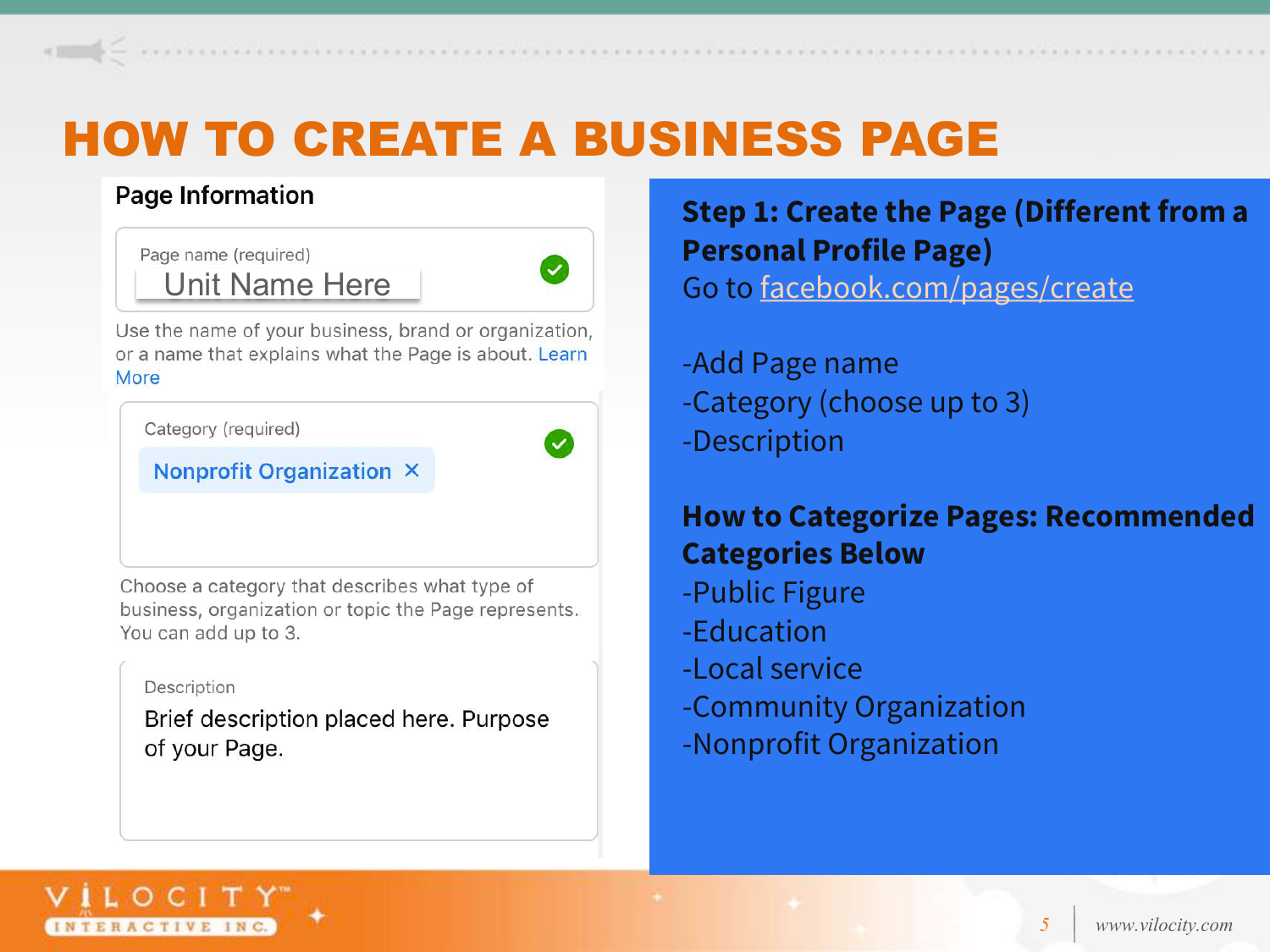#### Pages > Create a Page  $\Omega$ **Create a Page Desktop Preview** Page Information Page name (required) Ø Unit Name Here Use the name of your business, brand or organization, or a name that explains what the Page is about. Learn More Category (required)  $\bullet$ **Nonprofit Organization X** Choose a category that describes what type of business, organization or topic the Page represents. You can add up to 3. Description Brief description placed here. Purpose **Unit Name Here**of your Page. Nonprofit Organization G Write about what your business does, the services you provide, or the purpose of the Page. Home About Photos Videos More  $\bullet$ **ID** Like **O** Message  $\alpha$ Character limit: 255 About **Create Post** Brief description placed here. Purpose of **CRA** your Page. Tag People Photo/Video Check in You can add image d other details after you **Create Page** *6 www.vilocity.com* INTERACTIVE INC.

 $\cdots$ 

 $\Box$ 

 $\Box$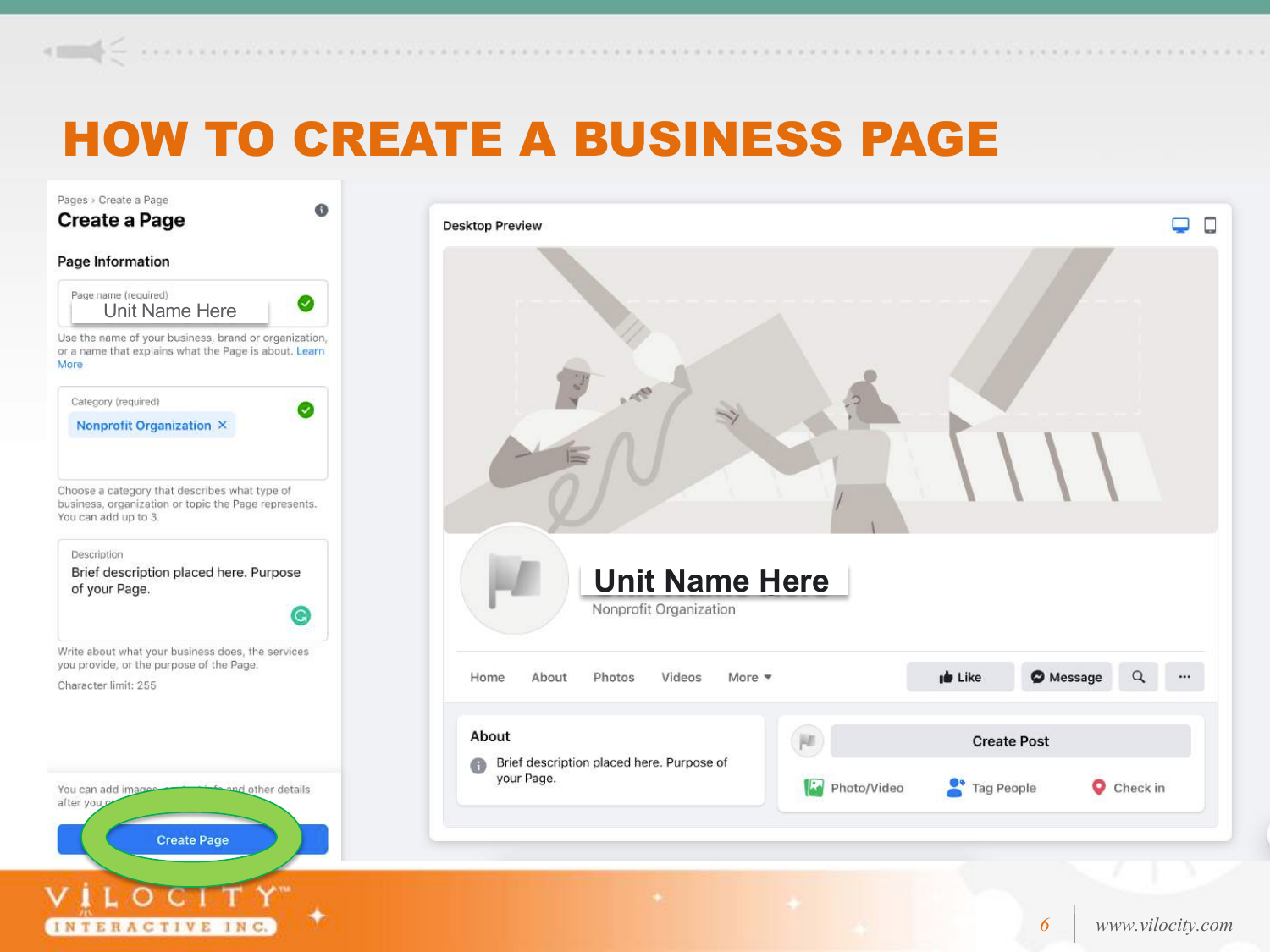

**Step 2: Add Photos**

Profile- The recommended size to upload is 360 x 360 pixels. It will be cropped to a circle, so don't put any critical details in the corners.

### Cover – The recommended size to upload is 720 x 315 pixels.

TERACTIVE INC.

Use an image that represents what this Page is about.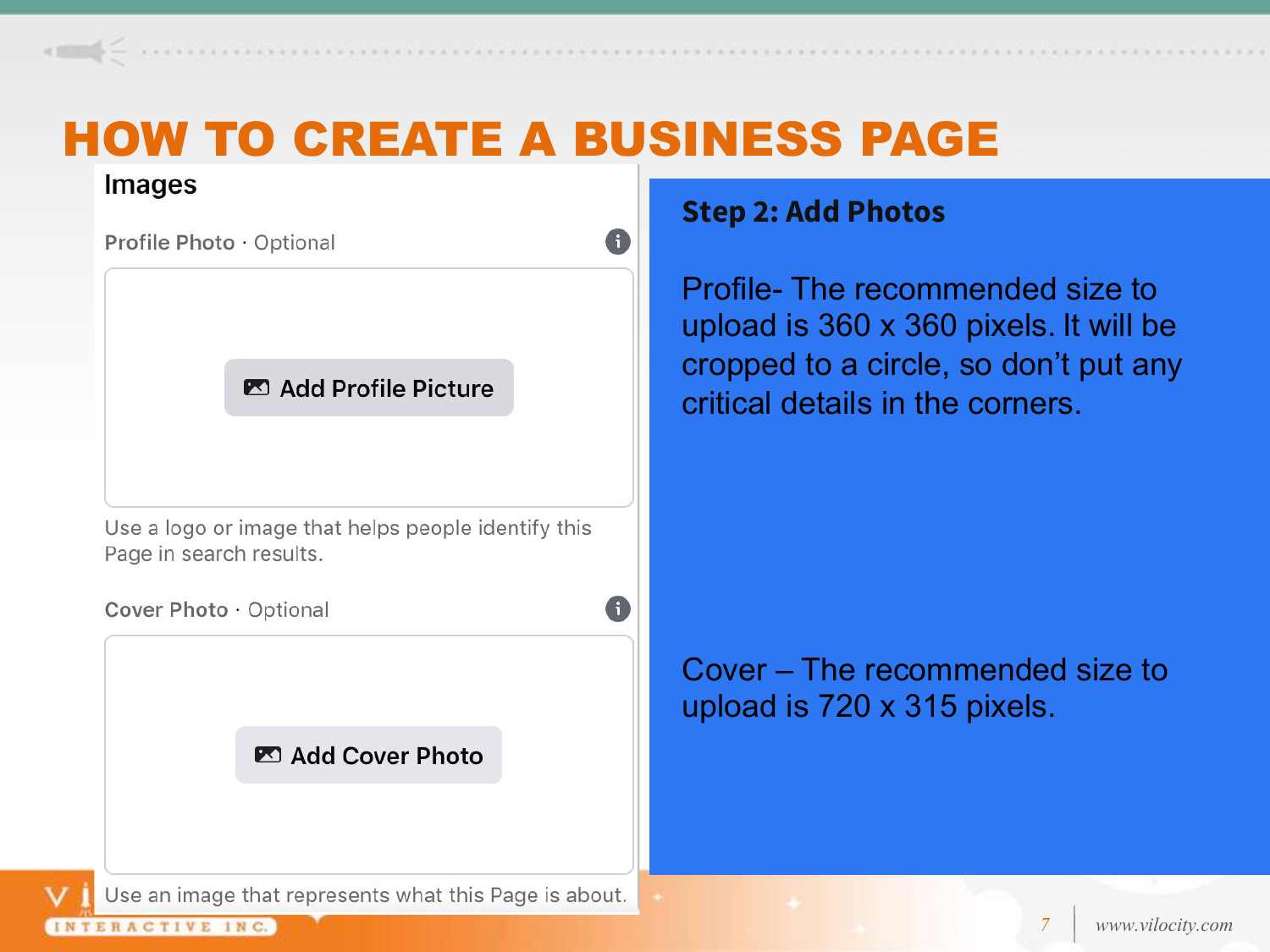#### Images



Use an image that represents what this Page is about.



VILOCITY" INTERACTIVE INC.

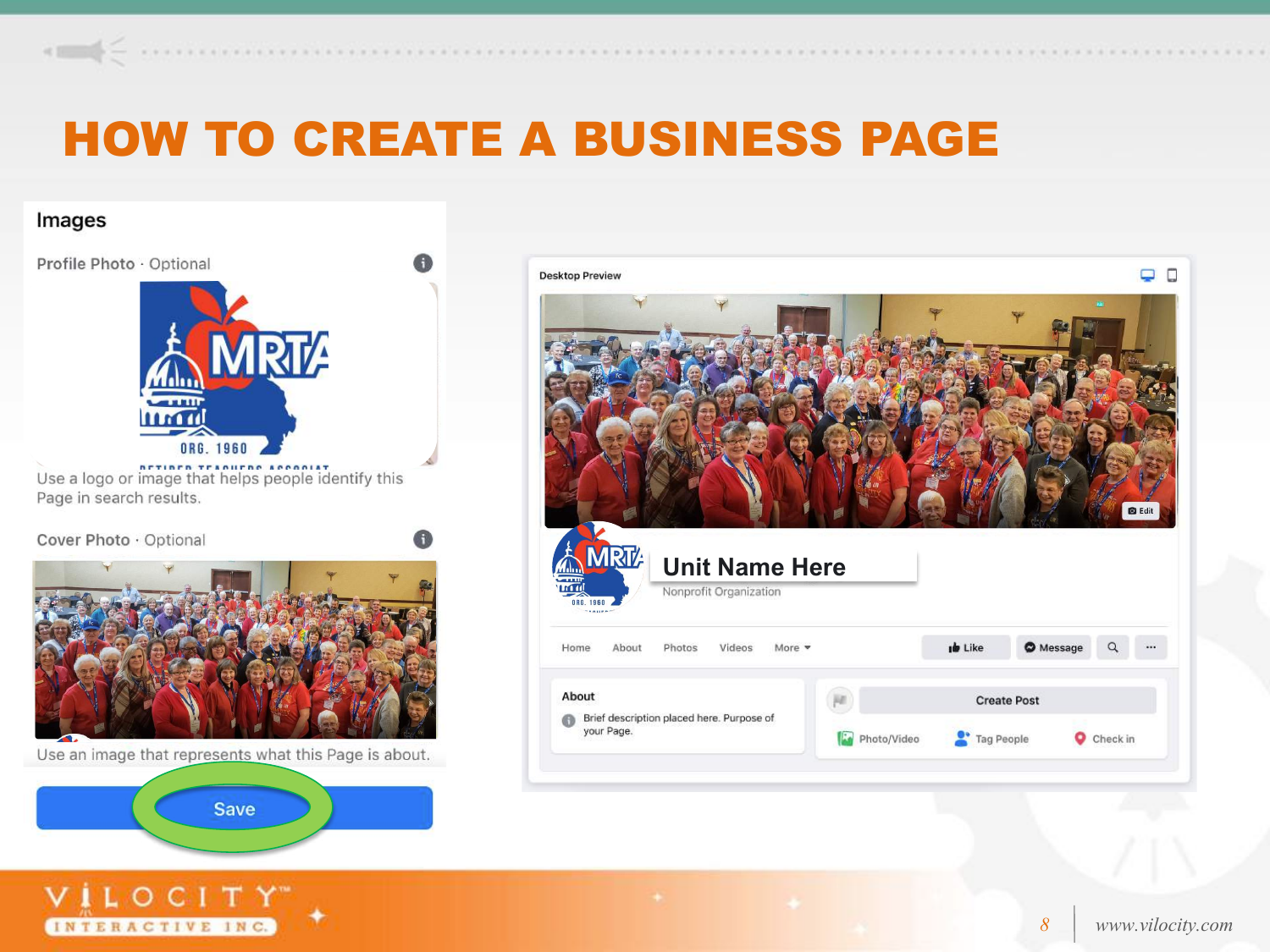

VILOCITY" INTERACTIVE INC.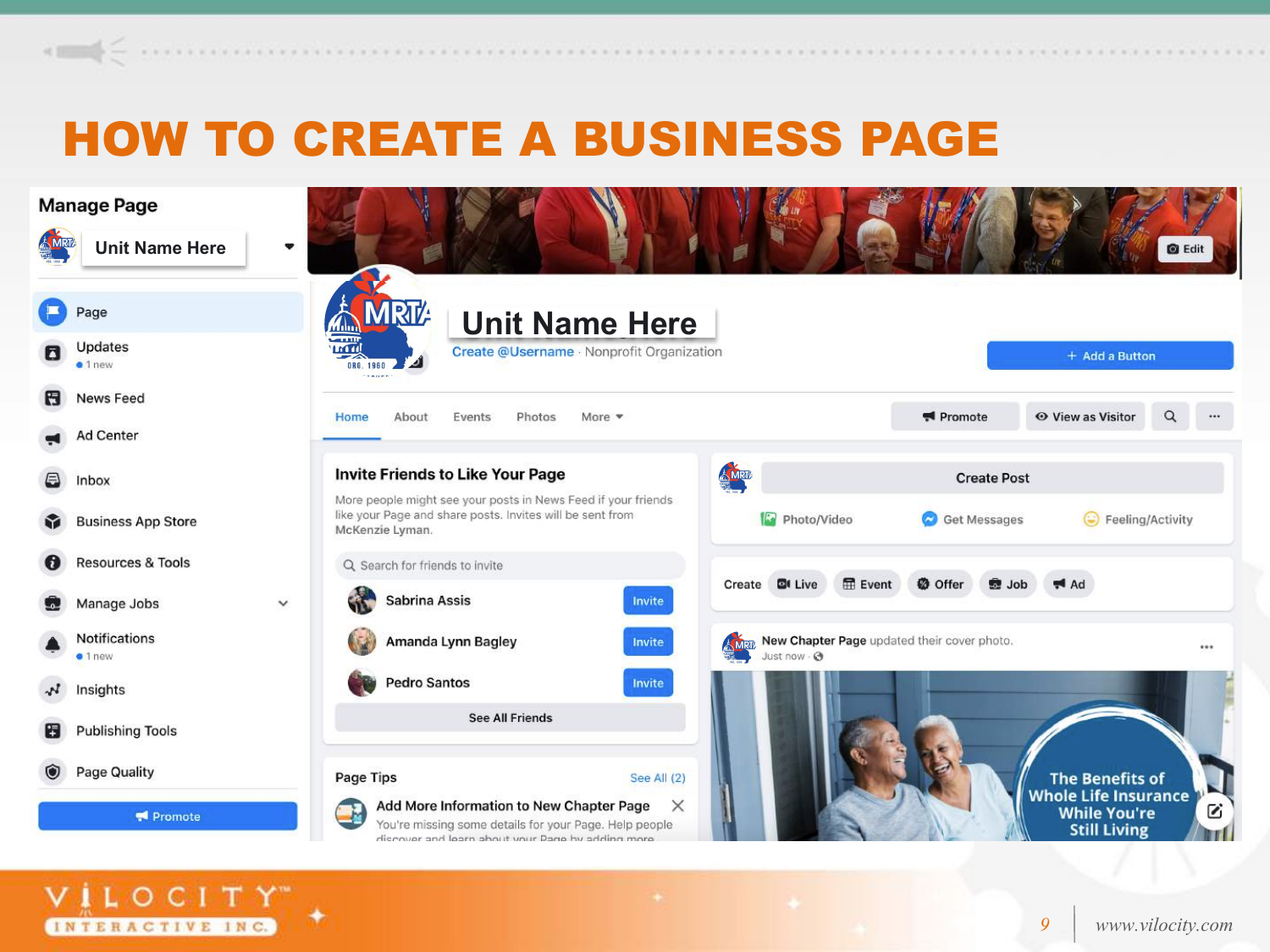